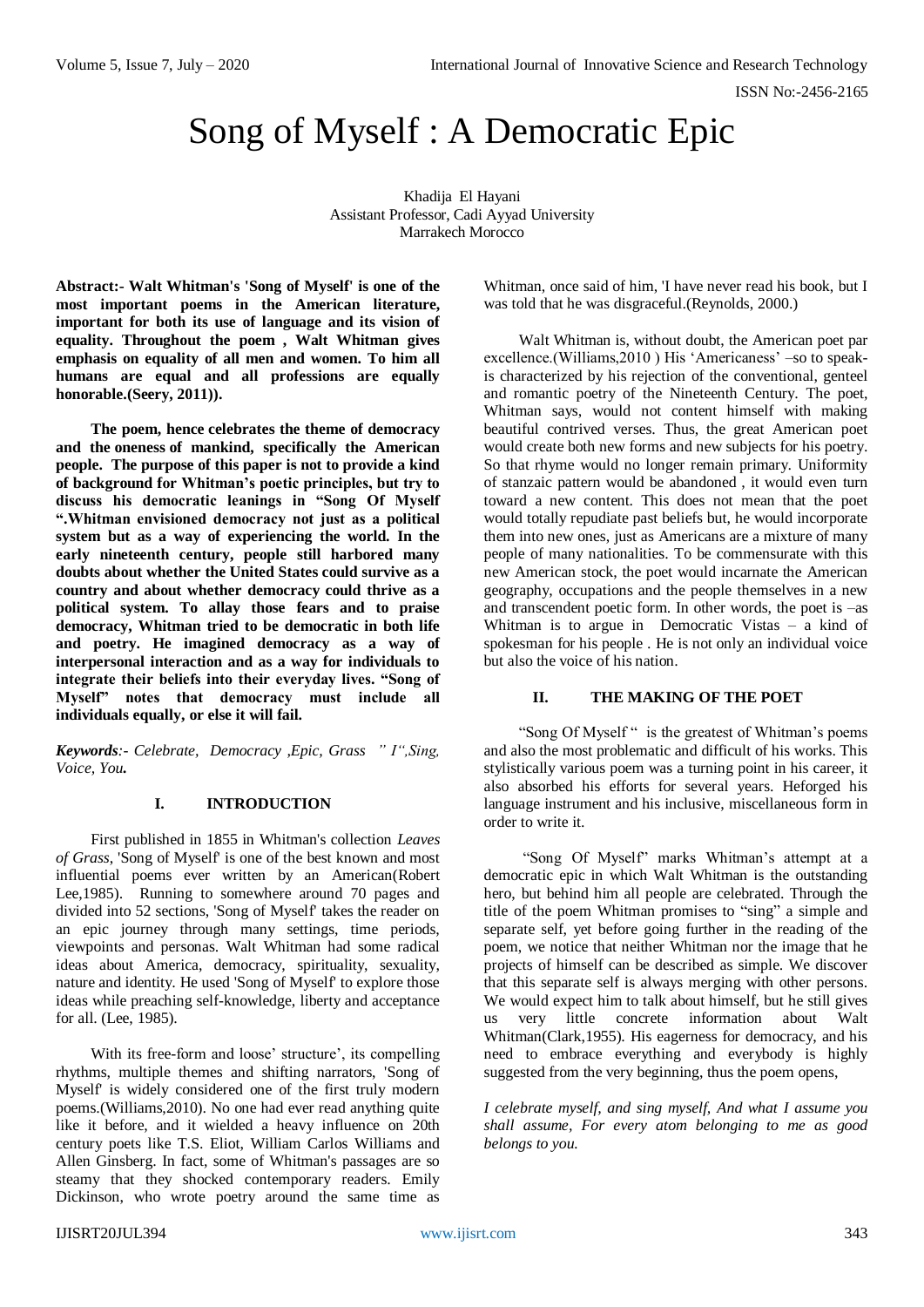"Song OF Myself" is one of those modern circular epics that tell the story of their own creation. It enacts Whitman's birth as a poet. In other words, it records and relates an artist's struggle to become himself- the making of the poet. ( Matt Miller,2010) Unlike , virtually every other poem of the century , "Song Of Myself" does not tell a story or unfold an argument. The material Whitman uses in this poem includes almost everything. It surveys all aspects of nature along with all facets of American life. It includes erotic passages, fantasia of geology and astronomy, a sketch of a sea-battle, another of a wartime massacre, tableaux of a horse, a butcher, a blacksmith at work, a Negro worker, a fleeing slave , a sad lonely woman, also of vivid dawns and sunsets and so forth. All of these come to contribute to the changeable portrait of a man named on line 497, Walt Whitman, who we are told is creating this uninterrupted flow as a form for himself, a celebration of himself.(Zweig,p.229)

The classic epic poems have been masterpieces of inclusion, in the way they have acted as sources and points of reference expanding circles of knowledge.(Britannica) In this sense, "Song Of Myself" is also an epic .It is, too, a masterpiece of inclusion ,although it inverts the familiar epic pattern. It does not tell a story , its hero has not accomplished any valiant or brave actions, or rather his action is , without doubt , the poem itself. Anyhow, like any other epic "Song Of Myself " accommodates quantities of knowledge and information and provides various tableaux of human life. Its hero is, simply, an ordinary man who has led a remarkably commonplace life.

In writing this epic, Whitman comes out with a new kind of poetry, almost a prose- like verse. The poem is entirely composed of lines he grouped from his earliest notebooks, journalistic articles and books. He picks up fragments and portraits from some newspapers, brackets passages from books and turns them into a poem. He also makes use of some French and Spanish words. The idea behind the mixture of other tongues is , obviously, to suggest that "Song Of Myself" is an Universal poem that celebrates all mankind.

All these cuttings, fragments portraits and borrowed words … complement and complete each other. They all contribute to a whole effect as the sounds of musical instruments contribute to an orchestra. In that sense, the poem can be considered as an oration meant to be chanted and the speaker is , undoubtedly, the singer. Hence, the title "Song Of Myself. ".

Unlike many other poems, "Song Of Myself is not framed by a single setting , it takes the Universe and all times as its setting . For the poem seems to flow from surprise to surprise, from theme to theme, from scene to scene and nothing seems too peculiar to find a place in it. The poem leaps from subject to subject and hovers among a plurality of meanings and interpretations giving the reader a wide range of scenes, catalogues and tableaux which are in turn intricate bristling and random ; and their randomness is highly suggestive for they can be considered as extended symbols of a mind that accepts everything and excludes absolutely nothing.

The poet, or more accurately, the singer celebrates here what is ordinary and available to everyone. He draws pictures and tableaux of the ordinary living , of the different aspects of nature , the forms and habits of animals , the sights of cities and the daily activities of common people.(Clark, 1955).

# **III. THE UNIVERSAL SELF**

There is no tightly knit overall structure to "Song Of Myself ", but in general the plot of the poem can be called the universalization of the self(zweig,1986). The first four sections present the leading themes and motifs of the poem, make a personal statement about the age and health of 'the singer', affirm the elusiveness and yet the autonomy of the self , which is a mystery not to be discovered by mere "trippers and askers".

From the very beginning, the poem assumes a dialogue form, as suitable for a prophet-poet, by addressing "You", that is any man or woman in a perfectly equalitarian life of which "the leaves of grass" are the general symbol. The tone is both that of the potential lover and that of the teacher who both assume a very close position to the scene and show some affection and sympathy for the people and the landscapes which the poem moves through.

Throughout the first sections of the poem , Whitman's 'singer' glories in his anonymity. Apart from few information concerning his age ,health and origin we don't know him. We don't know even his name or how he earns his living. His actions of any sort are few, but everything, for the 'everything' that is the poem, happens to him. This anonymous singer dominates the whole poem, and he is, in some sort, the poem itself singing, celebrating, reciting and ironizing. Thus, Whitman's unified setting for "Song Of Myself "is not a place but a voice , various and broad enough to say everything. It is not only an individual voice but it is the voice of all his nation. More than that,, it is a cosmic voice belonging to everybody and to everywhere. In that sense the poem is an Opera in which all the voices are one (Lee,1985).

" Song Of Myself " has puzzled its readers because its intricate balancing of themes seems to call out for interpretation. The poem surely " means " something ; yet it slides out of reach, hovers amid a plurality of meanings until giving up, then the reader understands that the poem is simply itself: a musical whole spoken by a disembodied voice, in turn playful , mournful, satirical .Despite this seeming elusiveness, Whitman tries, sometimes, to help the reader by inserting some parenthetical comments – a sort of stage directions -by which he claims to tell only the truth: what you are reading here really happened, I did not make it up; this is not literature, but fact,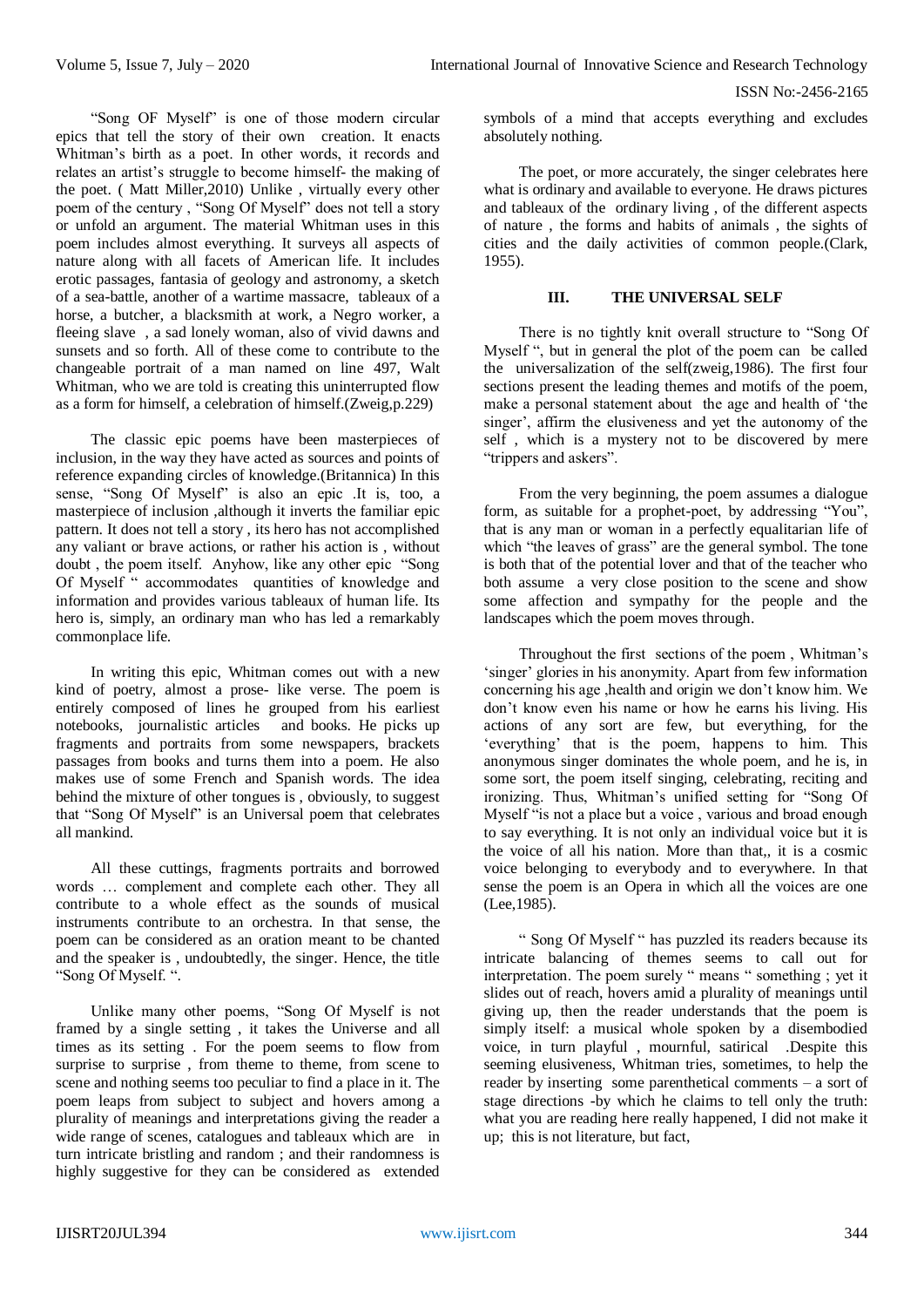# *I harbor for good or bad, I permit to speak at even hazard Nature without check with original energy [L12/13;Sect. 1]*

He is saying that there is no art here  $-$  no poem  $-$ , there is only 'nature', only spontaneous utterance. Don't lookhere, in this poem, for second thoughts or cunning echoes, forforeshadowing and formal development .Here is a voice speaking before it thinks . "For good or bad""SongOf Myself<sup>3</sup> is no poem? It is a reckless present tense; it is a broad voice becoming naked to us ," I will go to the bank by the wood and became undisguised and naked,"(L19). The poem as a whole claims not to be literature; it wants to be read naively as a window onthe truth. In one of his essays, Whitman states," No one will get at my verses who insists on viewing them as a literary performance, or attempt at such a performance, or at aiming mainly toward art or aestheticism."(Lee Robert:p.43)

Now everything is almost clear, the over abundant quantity of images, the vast range of subject matters ,the various shiftings and leaps , the startling variety of voices' tones tend to give an accurate and truthful view of life. All these suggest the arbitrariness and plural significance of life.[Sects.3/4]

"Song Of Myself " is not only a voice , it is a voice that cannot stop singing and reciting, delighted with its own fullness, plunged into its unuttered future. The poem's present tense is so reckless and hurried , "I speak at every hazard….." that it seems to have no past and no memory. That is to say , the poem is not about anything anymore than life is about something. It is simply happening , it is about itself , about its own creation. Here again we can see the effect of the poet's "twoness" or his ability to watch himself act, to know and orchestrate his presence. An important example of this ability occurs in Section Five ,

## *I believe in you my soul, the other I am must not abase itself to you, And you must not be abased to the other.[L.82/83]*

In this section "the plot "of the poem begins. Here the self is imagined to be engaged in a conversation with itself, as the soul might be imagined to be in a dialogue with the body. This passage seems to record an actual moment of illumination- yet nobody is sure if Whitman experienced such a moment and became a poet because of it.(Zweig.1985)

## *Swiftly arose and spread around me the peace and Knowledge that pass all the argument of the earth,[L.91…100]*

It is one of the rare stanzas in "Song OF Myself" to be written in the past tense. Here , Whitman is memorializing the process by which his corporal body was, as it were, consumed and spiritualized; he describes it vividly as a physical caress of his body by his soul .This swift and sudden transcending of the distinction between the body and the soul is accompanied by a vision of the infinite significance of the details of the created world .The marriage of the soul and the body leads the singer to an ecstatic moment when he feels himself in complete harmony with all of nature,

*… a keelson of the creation is love, And limitless are leaves stiff or drooping in the fields, And brown ants in the little wells beneath them And mossy scabs of the worm fence, heap'd stones, elder , mullein, and pokeweed.[Lines:95/98]*

This 'erotic " contact of the soul and the body gives way to this triumphant lyric: a song of an illuminated moment when Whitman's "twoness" dissolves in an act of  $lowe$ .

In the first line of sectionSix , a child asks " the singer" a question "what is grass"? A very crucial question to which the entire poem will be an answer: It is a 'hieroglyphic' ; it is a bed of love ; it is what the earth utters , to remind man that death and life are there. Grass is the symbol of the countless varieties of experience that Whitman or his "singer" catalogues on his world – circling journeys,(Paul Zweig,p.256)

This is the grass that grow wherever the land and water is. This is the common air that bathes the globe.(L.108).

# **IV. WHITMAN'S DEMOCRACY**

Grass is offered , here, an universal significance in the sense that it represents everything in this created World . It is a "uniform" fitting everybody; it is a message to the whole world. It is an ubiquitous figure that travels all around the world like the cosmic "I" that sings the poem. A leave of grass is a democratic symbol that makes no distinction between regions or between people. It grows in" broad zones and narrow zones," among black folks as among white, Kannuck, Tuckahoe, congressmen, cuff." The grass makes all human beings –whatever their nationality is or whatever their position is – equal. Kannuck( French-Canadian ), Tuckahoe ( Virginian), Cuff ( Negro) and congressmen are the same ( "Song Of Myself ").

The poem is, like Joyce's *Ulysses* , about its own process of creation ; and Whitman's' singer' is made by his poem. He is a creature of language. The poem is a body and at the same time a literary performance. It is the flesh that is grass, but it is also a meditation on the capacities of language. If we bear in mind, for instance, the double meaning that shimmer in the poet's scene of love making on the grass which is at once an erotic song, and a commentary on the new poetry Whitman invents and experiments in "Song Of Myself. " In this act the self and the soul , the watcher and the "singer'' combine to give an effective answer to the child's question "what is grass ? " . The answer which will be multitudinous and long : it will be the poem itself.

At this point Whitman's singer rises from his bed of grass and journeys forth exploring the world. From now on – though by no means in a straight or continuous line- all goes "onward and outward" in the poem until the end. The identification of the self, " I ", not only with the nations and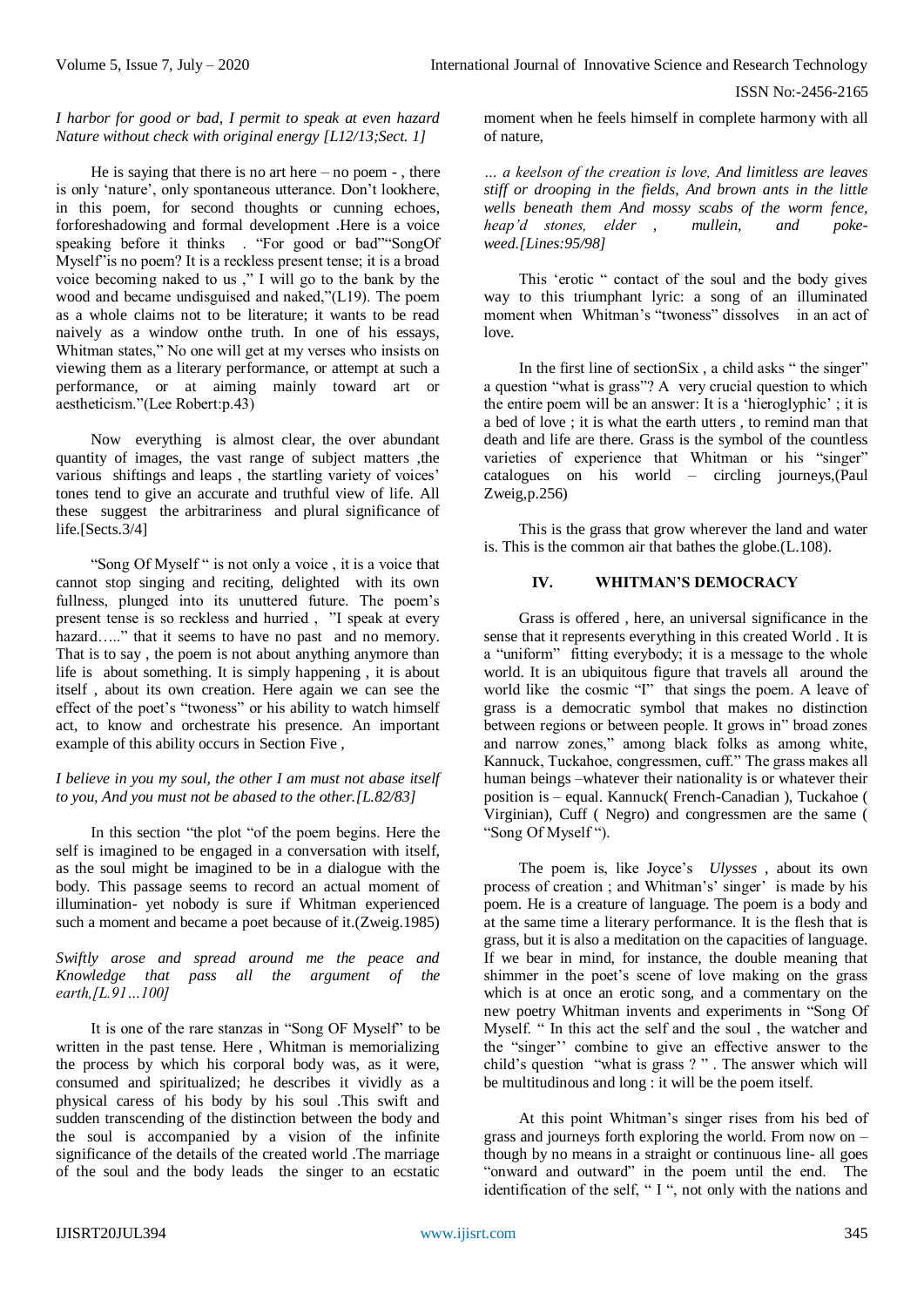with all mankind but with the immortal and the Divine, the "Great Comerado" is affirmed,

*And I know that the hand of God is the promise of my own, And I know that the spirit of God is the brother of my own, And that all men even born are also my brothers, And the women my sisters and lovers,[L92/94]*

From this point onward, the poem will develop into a rhapsody celebrating the democratic life, the fecund creativity of the self and the benign Universe in which death is overcome by rebirth and reincarnation. "Song Of Myself " is, then, an "open road" going "nowhere" and "everywhere"; a road that Whitman's singer travels within. The subsequent sections of the poem accord well withWhitman's democratic aspirations and societal ideals.

The singer journeys forth an exploration of the life he witnesses . He moves from a description of the natural process to the drawing of a catalogue or a tableau of the ordinary life surrounding him : a butcher and a blacksmith at work, a Negro worker, a fleeing slave , a sad lonely ,woman…

All the remaining sections of the poem are a presentation of the different aspects of the American life beginning with individuals , moving to the crowds and bustle of the city ,"the hurrahs and the mobs" and back again to the singer in the last section.

Somewhere in the middle , the shy solitary self observing " a spear of grass " in the first lines of the poem, has "extracted strength" from his long journey around the world, now will shout his name,

*Walt Whitman, a kosmos , Of Manhattan the son,Turbulent , fleshy, sensual, eating, drinking and breeding, No sentimentalist, no stander above men and women or Apart from them No more modest than immodest.*

*Unscrew the locks from the doors! Unscrew the doors themselves for their jambs! [lines 497 … Sect. 24]* 

It is the first time in the poem when the singer's anonymity is broken . He reveals himself as an American from Manhattan . He has eaten and drunk ; he has lain naked on the grass ; traveled along an open road exploring different facets of life. He has also made this poem , and now his name busts from his lips.

The prime function of the epic is to extend and expand circles of knowledge ." Song Of Myself " like any other epic accommodates countless images of ordinary life . More than that it takes us to the prehistoric pagan times; grapples into its language all religions , the geological past , the violence of history, to Jesus' time in Judea. Whitman's road opens ever wider,

*Rise after rise bow the phantoms behind me, A far down I see the huge first nothing, the vapor from the nostrils of death I know I was ever there … I wait unseen and always And slept while God carried me true the lethargic mist , … [sect.24]*

Continuously, "Song Of Myself" circles within an overwhelming scope of contradictions . We find that several times, Whitman sings out about "worship" and "prayer" – he uses the language of church going – but at the same time about "armpits" and "copulation" (sect. 24 ) . Several times Whitman will push to the edge of his paradox : To be a self with a name and yet to be everything and everyone.

His grass egotism and eager democracy, His defiances and his need to embrace everything blur together. And each time he will spiral into a wider orbit , finding out that his cosmic journey is unbendable ; that his appetite can never be satiated , and the world never completelyinternalized.(Zweig,1986) Striving to conclude his poem with a climax or a finality , Whitman decides at last that the poem can have no end. Even so there must be some sort of ending however arbitrary , and the solution is a neat one : achieving a final relation of the singer and the reader which is not concluded yet ( Lee,1985) " I stop somewhere waiting for you" the poem , thus openly proclaims that its formal ending is merely arbitrary .

*I depart as air , I shake my white locks at the runway sun I effuse my flesh in eddies , and drift it in lacy jags*

*I bequeath myself to the dirt to grow from the grass I love, If you want me again look for me under your boot-soles*

*Failing to fetch me at first keep encouraged Missing me one place search another, Stop somewhere waiting for you.[sect.52]*

The poem ends with dusk. But the grass will continue to grow , the singer will be waiting for the reader ; the cycles of death and resurrection , like the cycle of day and night , will continue . The poem's end will not be a true ending, merely an articulation of endlessness is projected in the continuous present participle , which tries to make the poem " a grammar of eternal life" achieving a triumph over the threat of death and finality of poetry .(Lee,p.46 )

# **V. CONCLUSION**

"Song of myself " is, then , an epic poem surveying countless quantities of references and knowledge ; offering wide range of tableaux of ordinary living – catalogues of American life - , bringing to the present scene , images of history , of different religions and so forth . All these threads are woven with an incredible skill to serve one purpose and one idea on which Whitman's mind is focused: the possibilities for human happiness within an ordered, equal democratic society,

*And these tend inward to me, and I tend outward to them And such us it is to be of these more or less I am, And of these one and all I weave the Song Of Myself.[sect.15: L 327/329].*

"Song Of Myself" , like Ulysses , presents a puzzling and overwhelming number of information and facts . The reader has to follow the shifting images and tone, the rising